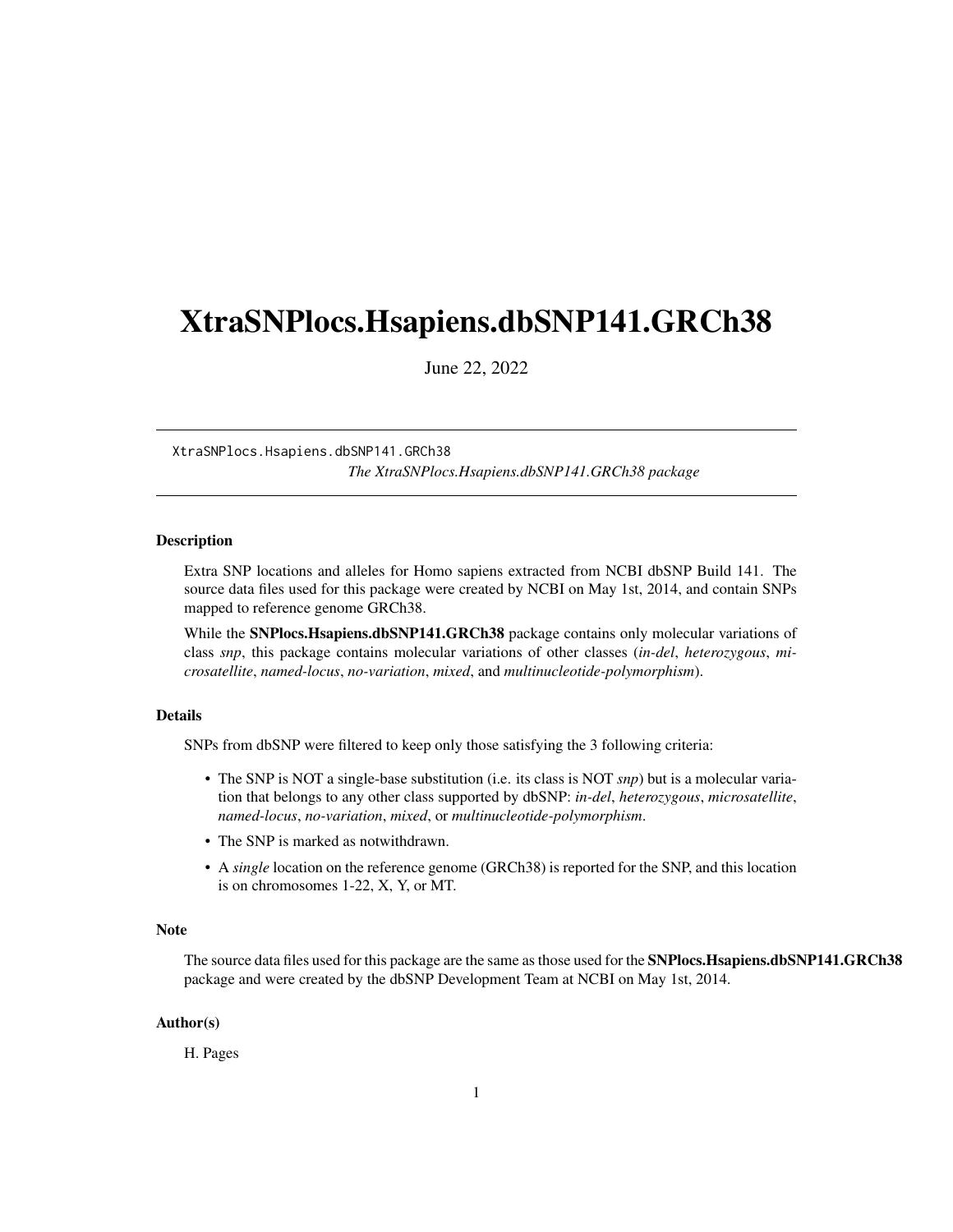#### <span id="page-1-0"></span>References

SNP Home at NCBI: <http://www.ncbi.nlm.nih.gov/snp>

dbSNP Human BUILD 141 announcement: [http://www.ncbi.nlm.nih.gov/mailman/pipermail](http://www.ncbi.nlm.nih.gov/mailman/pipermail/dbsnp-announce/2014q2/000139.html)/ [dbsnp-announce/2014q2/000139.html](http://www.ncbi.nlm.nih.gov/mailman/pipermail/dbsnp-announce/2014q2/000139.html)

GRCh38 assembly: [http://www.ncbi.nlm.nih.gov/assembly/GCF\\_000001405.26/](http://www.ncbi.nlm.nih.gov/assembly/GCF_000001405.26/)

### See Also

- [XtraSNPlocs](#page-0-0) in the BSgenome software package for how to access the data stored in this package.
- The VariantAnnotation software package to annotate variants with respect to location and amino acid coding.

#### Examples

```
snps <- XtraSNPlocs.Hsapiens.dbSNP141.GRCh38
snpcount(snps)
## Get the location, RefSNP id, and alleles for all "extra SNPs" on
## chromosome 22 and MT:
my_snps1 <- snpsBySeqname(snps, c("ch22", "chMT"), c("RefSNP_id", "alleles"))
my_snps1
## Get the location and alleles for some RefSNP ids:
my_rsids <- c("rs367617508", "rs398104919", "rs3831697", "rs372470289",
              "rs141568169", "rs34628976", "rs67551854")
my_snps2 <- snpsById(snps, my_rsids, c("RefSNP_id", "alleles"))
my_snps2
## Compute and add reference allele as an extra metadata column:
library(BSgenome.Hsapiens.NCBI.GRCh38)
genome <- BSgenome.Hsapiens.NCBI.GRCh38
seqlevelsStyle(my_snps1) # dbSNP
seqlevelsStyle(genome) # NCBI
seqlevelsStyle(my_snps1) <- seqlevelsStyle(genome)
ref_allele1 <- getSeq(genome, my_snps1)
ref_allele1[ref_allele1==""] <- "-"
mcols(my_snps1)$ref_allele <- ref_allele1
my_snps1
## Compare alleles reported by dbSNP with reference allele:
alleles1 <- mcols(my_snps1)$alleles
alleles1 <- CharacterList(strsplit(alleles1, "/", fixed=TRUE))
disagrees_idx <- which(all(as.character(ref_allele1) != alleles1))
my_snps1[disagrees_idx]
length(disagrees_idx) / length(my_snps1) # 0.01097903
```
## Conclusion: more than 1% of the "extra SNPs" in dbSNP have reported ## alleles that disagree with the reference allele :-/